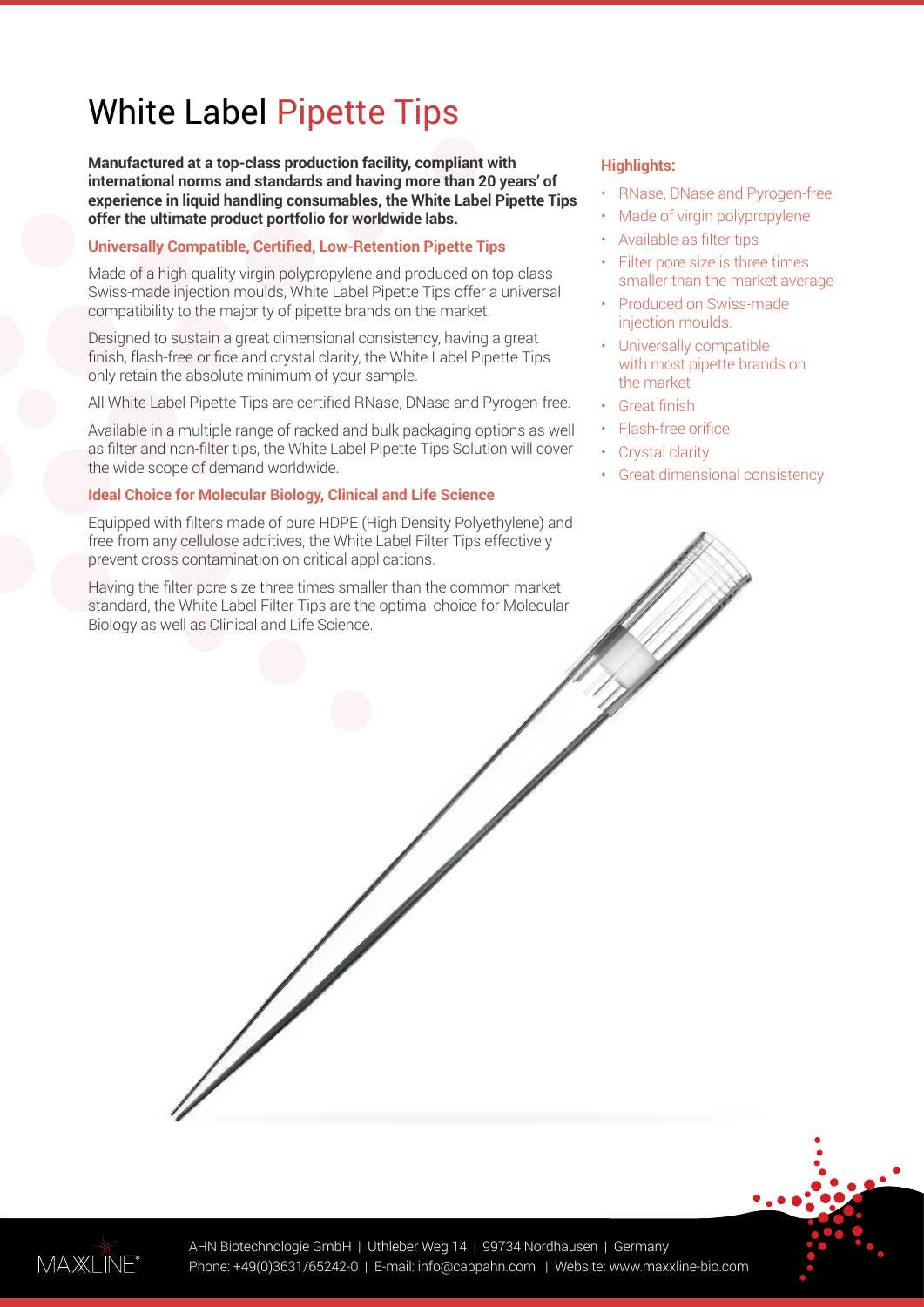# Ordering Information

# Pipette tips, non-filtered, bulk and racked

| Cat. No.   | <b>Description</b>                                    | <b>Dimensions</b>  | Packaging    |
|------------|-------------------------------------------------------|--------------------|--------------|
| WLB1002810 | Pipette tip 0.1-10 µL, clear                          | $0.1 - 10$ µL      | 20x1000 pcs. |
| WLB1002C50 | Pipette tip 0.1-10 µL, clear, racked                  | $0.1 - 10$ µL      | 5x10x96 pcs. |
| WLB1003C50 | Pipette tip 0.1-10 µL, clear, racked, sterile         | $0.1 - 10$ µL      | 5x10x96 pcs. |
| WLB1062810 | Pipette tip 0.1-10uL XL/20uL clear                    | $0.1 - 10$ $\mu$ L | 20x1000 pcs. |
| WLB1062C50 | Pipette tip 0.1-10 µL XL/20µL clear, racked           | $0.1 - 10$ $\mu$ L | 5x10x96 pcs. |
| WLB1063C50 | Pipette tip 0.1-10 µL XL/20µL, clear, racked, sterile | $0.1 - 10$ $\mu$ L | 5x10x96 pcs. |
| WLB1121860 | Pipette tip 1-200 µL, clear                           | $1-200$ $\mu$ L    | 30x1000 pcs. |
| WLB1121861 | Pipette tip 1-200 µL, yellow                          | 1-200 µL           | 30x1000 pcs. |
| WLB1121C50 | Pipette tip 1-200 µL, clear, racked                   | $1-200$ $\mu$ L    | 5x10x96 pcs. |
| WLB1121C51 | Pipette tip 1-200 µL, yellow, racked                  | $1-200$ µL         | 5x10x96 pcs. |
| WLB1122C50 | Pipette tip 1-200 µL, clear, racked, sterile          | 1-200 µL           | 5x10x96 pcs. |
| WLB1122C51 | Pipette tip 1-200 µL, yellow, racked, sterile         | $1-200$ $\mu$ L    | 5x10x96 pcs. |
| WLB1127800 | Pipette tip 1-300 µL, clear                           | 1-300 µL           | 10x1000 pcs. |
| WLB1127C50 | Pipette tip 1-300 µL, clear, racked                   | 1-300 µL           | 5x10x96 pcs. |
| WLB1128C50 | Pipette tip 1-300 µL, clear, racked, sterile          | 1-300 µL           | 5x10x96 pcs. |
| WLB1202800 | Pipette tip 100-1000 µL, clear                        | 100-1000 µL        | 10x1000 pcs. |
| WLB1202802 | Pipette tip 100-1000 µL, blue                         | 100-1000 µL        | 10x1000 pcs. |
| WLB1202C40 | Pipette tip 100-1000 µL, clear, racked                | 100-1000 µL        | 4x8x96 pcs.  |
| WLB1202C42 | Pipette tip 100-1000 µL, blue, racked                 | 100-1000 µL        | 4x8x96 pcs.  |
| WLB1203C40 | Pipette tip 100-1000 µL, clear, racked, sterile       | 100-1000 µL        | 4x8x96 pcs.  |
| WLB1203C42 | Pipette tip 100-1000 µL, blue, racked, sterile        | 100-1000 µL        | 4x8x96 pcs.  |
| WLB1204800 | Pipette tip 100-1250 µL XL, clear                     | 100-1250 µL XL     | 10x1000 pcs. |
| WLB1204C40 | Pipette tip 100-1250 µL XL, clear, racked             | 100-1250 µL XL     | 4x8x96 pcs.  |
| WLB1205C40 | Pipette tip 100-1250 µL XL, clear, racked, sterile    | 100-1250 µL XL     | 4x8x96 pcs.  |

### Pipette tips 5mL and 10mL

| Cat. No.   | <b>Description</b>                                            | Size             | Packaging    |
|------------|---------------------------------------------------------------|------------------|--------------|
| WLB1218610 | Pipette tip 1-5 mL, clear (Capp, Gilson, HTL)                 | $1-5$ mL         | 10x250 pcs.  |
| WLB1222610 | Pipette tip 1-5 mL, clear, sterile (Capp, Gilson, HTL)        | 1-5 mL           | 10x250 pcs.  |
| WLB1220500 | Pipette tip 1-10 mL, clear (Capp, Gilson, Eppendorf)          | $1-10$ mL        | 5x200 pcs.   |
| WLB1224500 | Pipette tip 1-10 mL, clear, sterile (Capp, Gilson, Eppendorf) | $1 - 10$ m       | 5x200 pcs.   |
| WLB1062C50 | Pipette tip 0.1-10 µL XL/20µL clear, racked                   | $0.1 - 10$ $\mu$ | 5x10x96 pcs. |

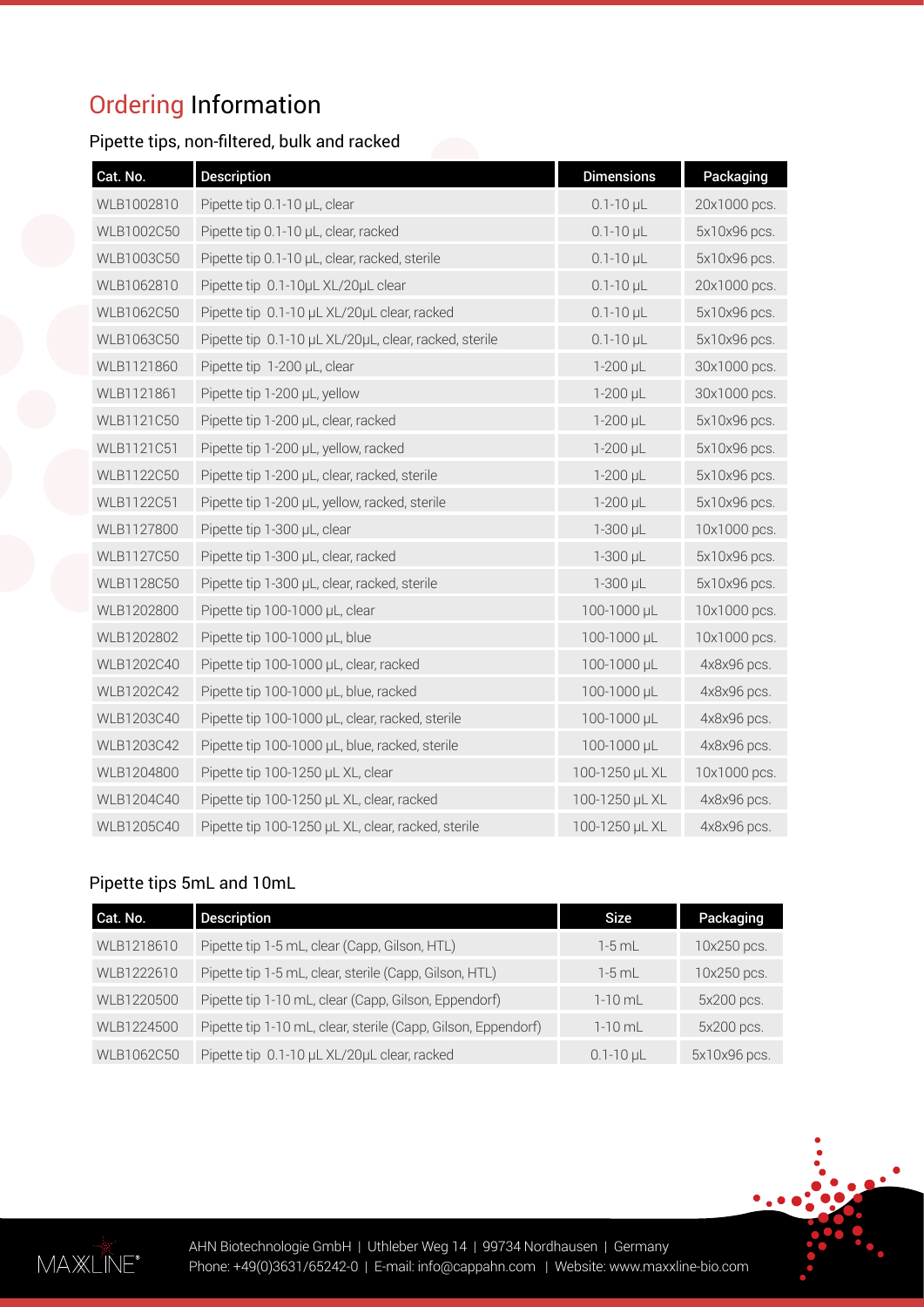# Filter tips, bulk and racked

| Cat. No.   | <b>Description</b>                                          | <b>Size</b>     | Packaging     |
|------------|-------------------------------------------------------------|-----------------|---------------|
| WLB2002810 | Pipette Filter Tips 10 µL, clear, bag                       | $10 \mu L$      | 20x1.000 pcs. |
| WLB2003C50 | Pipette Filter Tips 10 µL, clear, sterile, racked           | $10 \mu L$      | 5x10x96 pcs.  |
| WLB2062810 | Pipette Filter Tips 10 µL XL/ 20 µL, clear, bag             | 10 µL XL/ 20 µL | 20x1.000 pcs. |
| WLB2063C50 | Pipette Filter Tips 10 µL XL/ 20 µL, clear, sterile, racked | 10 µL XL/ 20 µL | 5x10x96 pcs.  |
| WLB2117800 | Pipette Filter Tips 20 µL, clear, bag                       | $20 \mu L$      | 10x1000 pcs.  |
| WLB2118C50 | Pipette Filter Tips 20 µL, clear, sterile, racked           | $20 \mu L$      | 5x10x96 pcs.  |
| WLB2119800 | Pipette Filter Tips 100 µL, clear, bag                      | $100 \mu L$     | 10x1000 pcs.  |
| WLB2120C50 | Pipette Filter Tips 100 µL, clear, sterile, racked          | $100 \mu L$     | 5x10x96 pcs.  |
| WLB2127800 | Pipette Filter Tips 200 µL, clear, bag                      | $200 \mu L$     | 10x1000 pcs.  |
| WLB2128C50 | Pipette Filter Tips 200 µL, clear, sterile, racked          | $200 \mu L$     | 5x10x96 pcs.  |
| WLB2134800 | Pipette Filter Tips 300 µL, clear, bag                      | 300 µL          | 10x1000 pcs.  |
| WLB2135C50 | Pipette Filter Tips 300 µL, clear, sterile, racked          | 300 µL          | 5x10x96 pcs.  |
| WLB2202800 | Pipette Filter Tips 1000 µL, clear, bag                     | 1000 µL         | 10x1000 pcs.  |
| WLB2203C40 | Pipette Filter Tips 1000 µL, clear, sterile                 | $1000 \mu L$    | 4x8x96 pcs.   |
| WLB2204800 | Pipette Filter Tips 1250 µL, clear, bag                     | 1250 µL         | 10x1000 pcs.  |
| WLB2205C40 | Pipette Filter Tips 1250 µL, clear, sterile, racked         | $1250 \mu L$    | 4x8x96 pcs.   |

# Reload tips

| Cat. No.          | <b>Description</b>                          | <b>Size</b>     | Packaging     |
|-------------------|---------------------------------------------|-----------------|---------------|
| <b>WLB1002C1R</b> | Pipette Tips 10 µL, clear, reload           | 10 <sub>µ</sub> | 10x10x96 pcs. |
| <b>WLB1062C1R</b> | Pipette Tips 10 µL XL/ 20 µL, clear, reload | 10 µL XL/ 20 µL | 10x10x96 pcs. |
| <b>WLB1121C1R</b> | Pipette Tips 200 µL, clear, reload          | $200 \mu L$     | 10x10x96 pcs. |
| <b>WLB1127C2R</b> | Pipette Tips 300 µL, clear, reload          | $300 \mu L$     | 10x8x96 pcs.  |
| <b>WLB1202C3R</b> | Pipette Tips 1000 µL, clear, reload         | 1000 µL         | 10x5x96 pcs.  |

# Empty tip racks

| Cat. No.          | <b>Description</b>                                  | <b>Size</b>    | Packaging    |
|-------------------|-----------------------------------------------------|----------------|--------------|
| <b>WLB4500C5E</b> | Empty Rack Boxes 10uL /10 uL XL, clear black        | 10 µL/10 µL XL | $5x10$ pcs.  |
| <b>WLB4501C5E</b> | Empty Rack Boxes 200 µL /300 µL, clear black/yellow | 200 µL/300 µL  | $5x10$ pcs.  |
| <b>WLB4503C4E</b> | Empty Rack Boxes 1000 µL, clear black/blue          | 1000 µL        | 4x8 pcs.     |
| <b>WLB4504C4E</b> | Empty Rack Boxes 1250 µL, clear black/blue          | 1250 µL        | 4x8 pcs.     |
| <b>WLB1202C3R</b> | Pipette Tips 1000 µL, clear, reload                 | 1000 µL        | 10x5x96 pcs. |